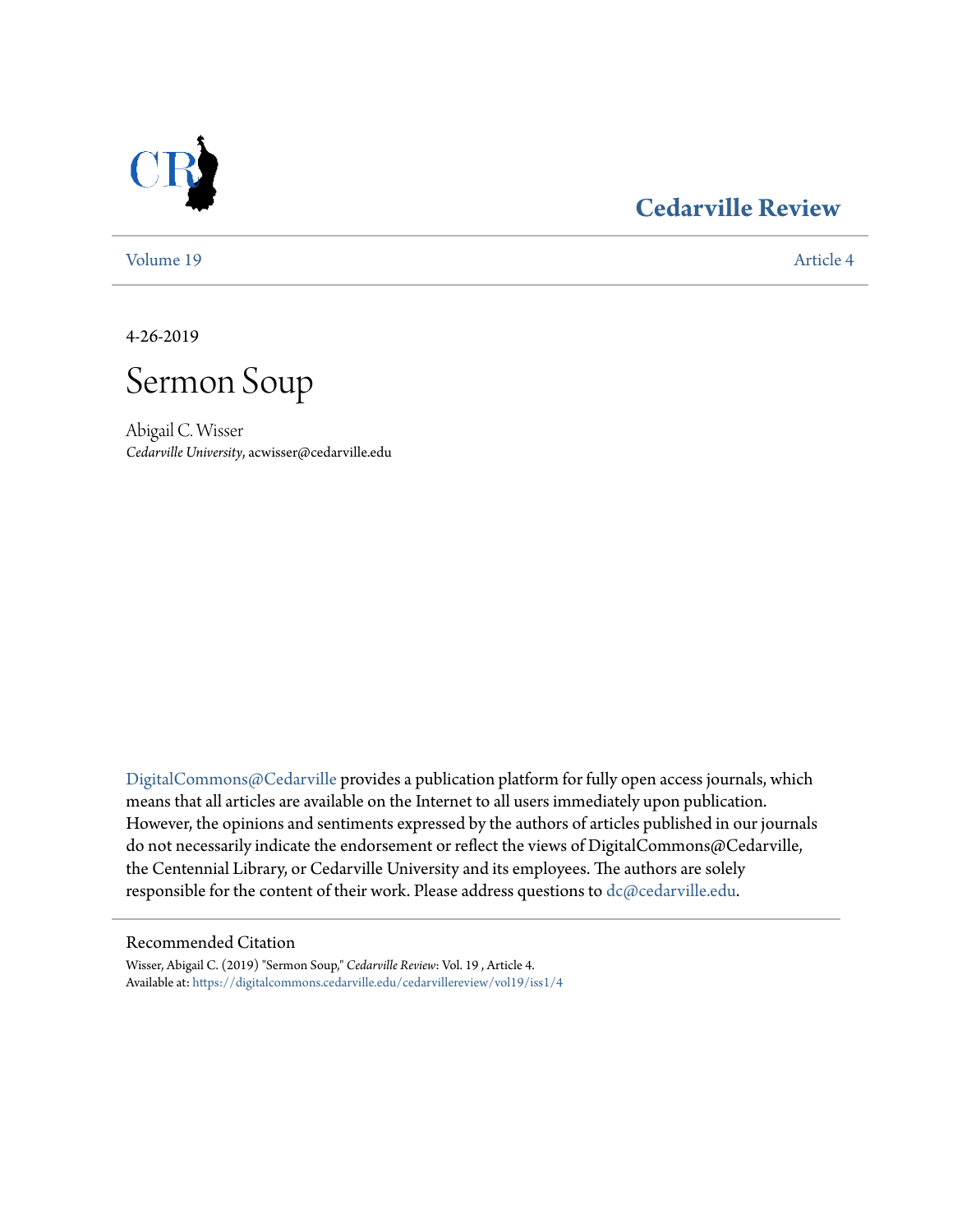## Sermon Soup

Browse the contents of [this issue](https://digitalcommons.cedarville.edu/cedarvillereview/vol19/iss1) of *Cedarville Review*.

### **Keywords**

Cedarville, creative writing, nonfiction, Abigail Wisser

## **Creative Commons License**<br> **C** 000

This work is licensed under a [Creative Commons Attribution-Noncommercial-No Derivative Works 4.0](http://creativecommons.org/licenses/by-nc-nd/4.0/) [License.](http://creativecommons.org/licenses/by-nc-nd/4.0/)

Follow this and additional works at: [https://digitalcommons.cedarville.edu/cedarvillereview](https://digitalcommons.cedarville.edu/cedarvillereview?utm_source=digitalcommons.cedarville.edu%2Fcedarvillereview%2Fvol19%2Fiss1%2F4&utm_medium=PDF&utm_campaign=PDFCoverPages)

Part of the <u>[Nonfiction Commons](http://network.bepress.com/hgg/discipline/1152?utm_source=digitalcommons.cedarville.edu%2Fcedarvillereview%2Fvol19%2Fiss1%2F4&utm_medium=PDF&utm_campaign=PDFCoverPages)</u>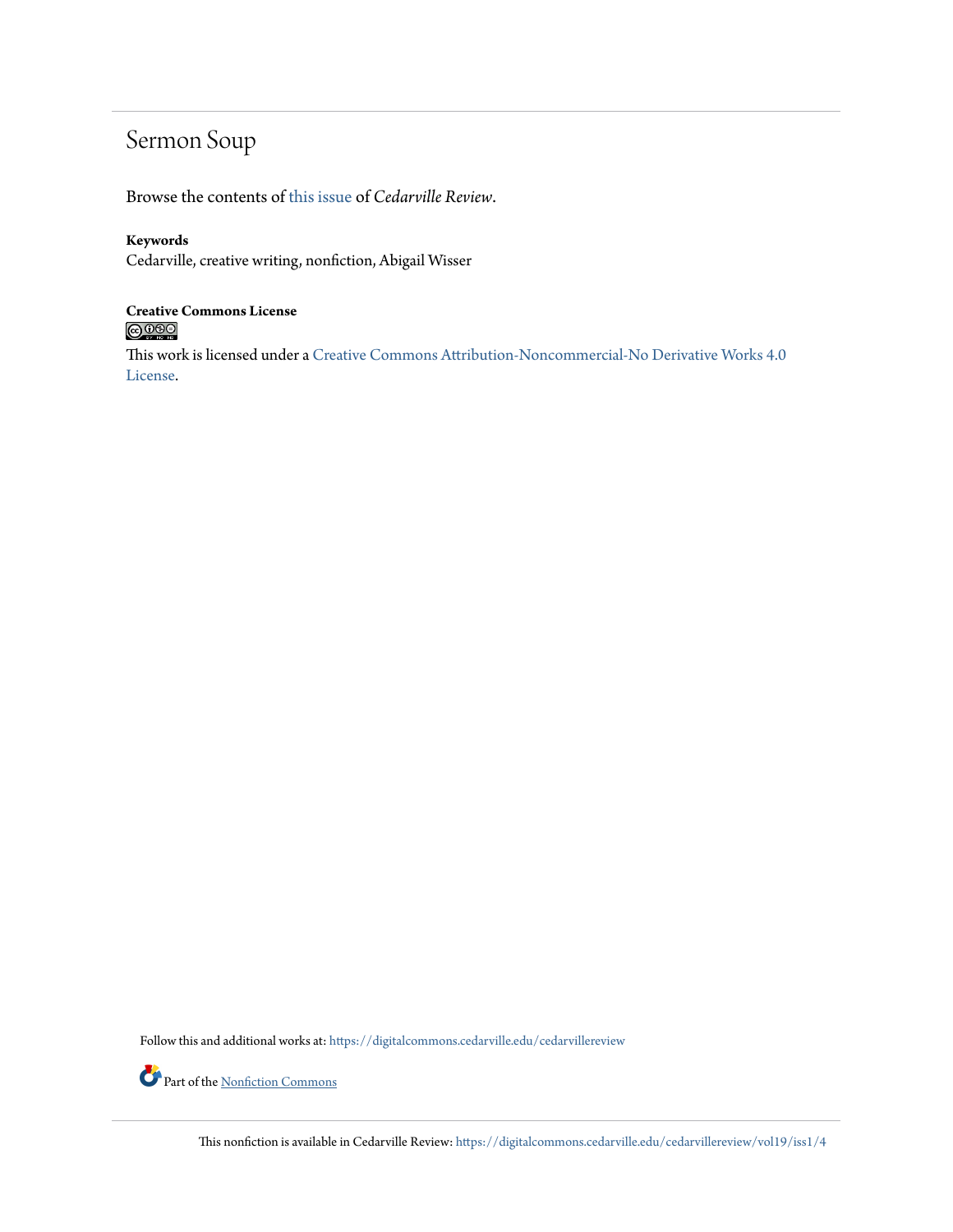#### Nonfiction

# **SERMON SOUP**

### ABIGAIL WISSER

Wallace Scaldwell never even took a step behind the lectern. He was one of the frst weekly visiting guest lecturers at Bible college. He cantered up onto the stage, and the energy he radiated made his paunchy grey and purple argyle sweater seem like racing colors. His thick white hair, groomed and pomaded meticulously, glinted under the spotlights. He grinned, paced eagerly, and orated in the southern Baptist manner, purring and shouting and rasping —truly an evangelical thoroughbred. And he was a spitter.

I remember little from his week of lecturing on the book of James. I never could stay awake during the first class period. The cafeteria coffee was weak, and didn't kick in until the second period. So I let my eyes close and seal when Scaldwell stalked past. I always knew when he was coming — whenever he drifted within ten feet, a wall of strong, musky cologne slapped my senses. I would snap my eyes open in time to meet the rolling whites of his eyes, which mimicked his waves of speech about Trials and the Evils of the Tongue and True Religion. Too bad I was under-caffeinated and cynical.

The highlight of that week of lectures was when